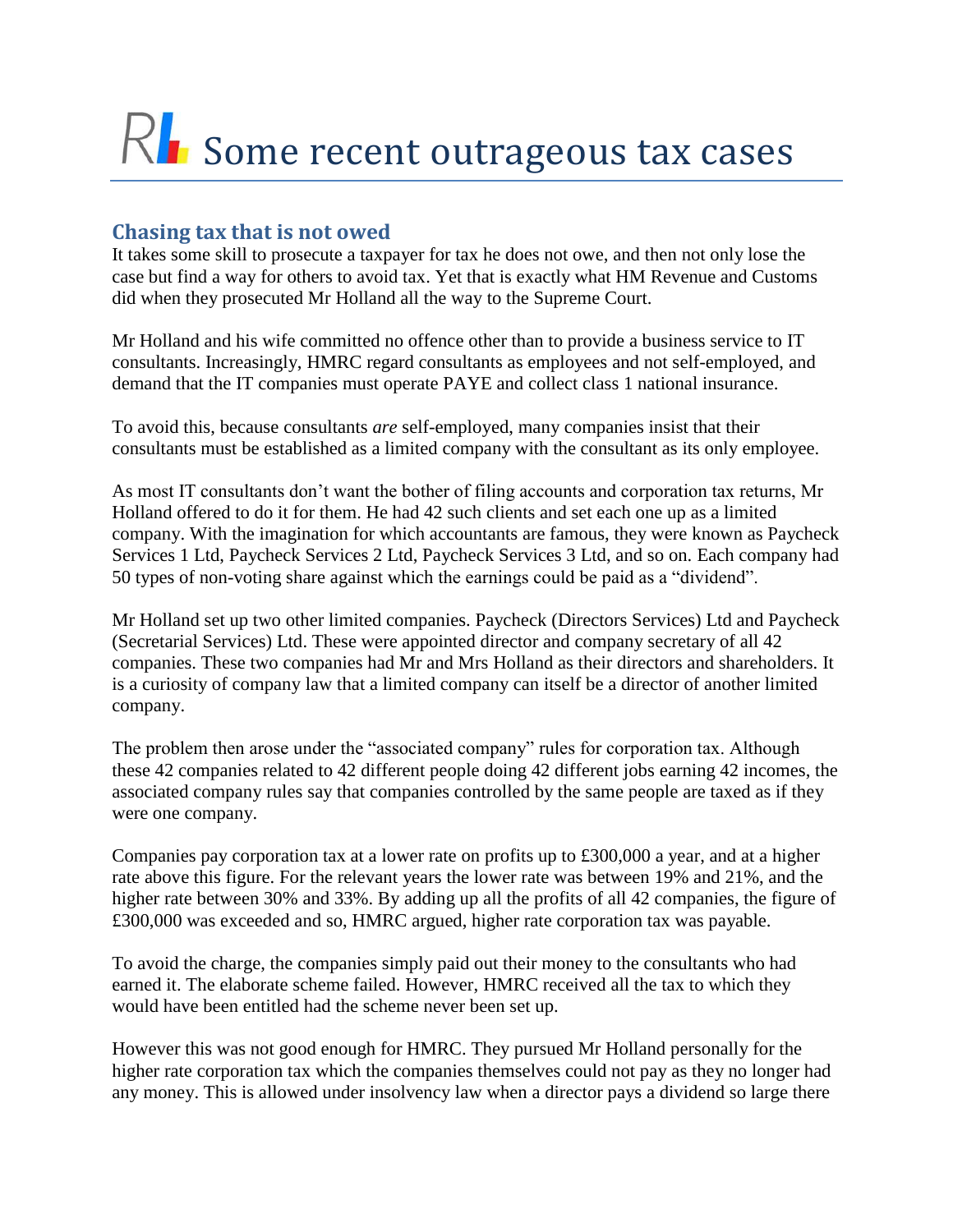is no money left to pay anyone else. The problem is that Mr Holland was not a director of any of these 42 companies. He was a director of a *company* that was a director of these companies.

The arguments go on for 38 pages of legal judgment. They boil down to this question: is a man a director of a company if he is a director of a director of the company? Yes said a High Court judge. No said three judges in the Court of Appeal. Yes said two judges in the House of Lord. No said the other three judges in the House of Lords. (Note how clear the law is.) So that is a no.

HMRC did not get a penny of the tax that was not owed in the first place. And any director who wants to avoid his responsibilities for tax, or for almost anything else, now knows he can do so by becoming a director of another company and making that company a director.

#### **Penalising those who arrange to pay their tax**

HM Revenue and Customs is keen that everyone pays their tax. So keen, in fact, that it imposes a penalty when they do, as Houston Cox Interiors Ltd discovered.

Houston Cox and Elvethan Interiors Ltd were owned by the same people. Elvethan made losses, incurrred debts and could have been made insolvent. Its main creditor was HMRC who were owed £240,000.

Rather than let Elvethan go bust, the directors decided to use the money in Houston Cox to pay everyone, particularly HMRC. This was arranged by Houston Cox acquiring the business and assets of Elvethan for nil consideration. As Elvethan was now part of Houston Cox, the company deducted the Elvethan loss from Houston Cox's taxable profits.

They could have arranged matters so they did get the tax relief. Houston Cox could have simply assumed responsibility for Elvethan's debts, for example. However they chose to arrange matters differently but for the same broad purpose. They fell foul of an anti-avoidance tax law designed to deny taxpayers relief to which they should be entitled.

Houston Cox could have simply let Elvethan go bust, costing HMRC £240,000. Instead, it acted honourably to make sure the tax was paid, and was penalised for doing so.

## **Official heartless**

What does a government agency do when someone is ill and the victim of crime? When it is HM Revenue and Customs, it imposes heavy penalties. This was the lesson in the case of *Ms AZ. TC 526*.

The anonymous Ms AZ was a massage therapist. In February 2003, she was the victim of a vicious robbery that left her with serious physical and psychological injuries. Her bank cards were stolen and her bank account was systematically emptied and a large overdraft incurred. Before the robbery she had sufficient funds to pay the tax she owed.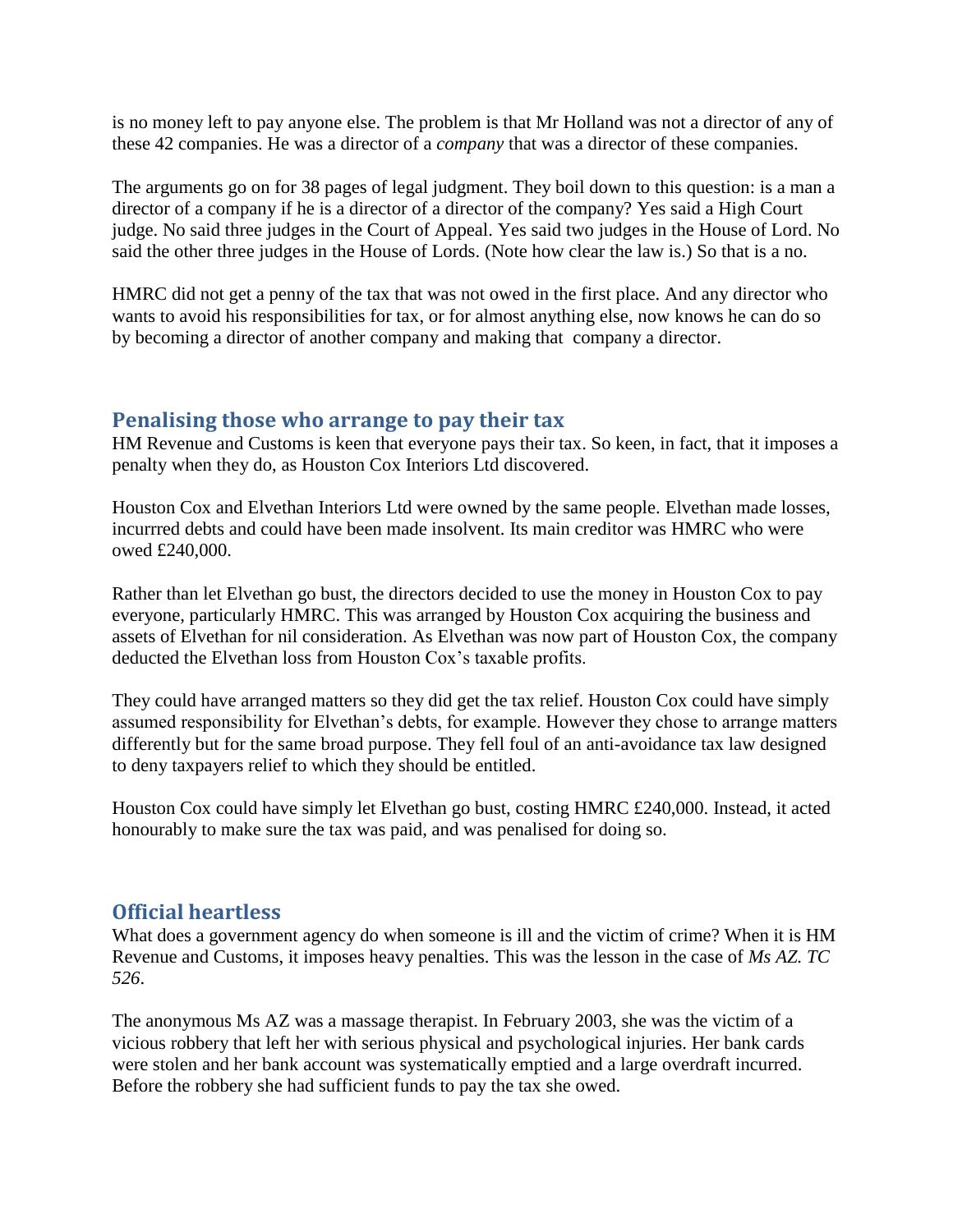The bank with its usual efficiency took two years to sort out the matter.

She became homeless and often could not afford to eat. She was not eligible for state benefits and was told that she was not a priority case for housing. She slept on the floor of her clinic and was helped by friends.

She was suffering from stress and depression that was properly diagnosed as being so serious, she should have stopped working. She continued out of simple necessity. Slowly, after many years, she was able to rebuild her life and career.

HM Revenue and Customs were told of the problems. Their response was to serve 13 penalty notices for late payment of tax. After all, what is someone's first priority when they have been robbed and assaulted, are made homeless, are starving, and suffering from physical and mental injures? According to HMRC, your first priority is to make sure your tax returns are up to date.

Fortunately the tax tribunal was not so stone-hearted. It dismissed almost all the penalties.

### **Unsigned demand**

If a tax return is not properly signed, it is rejected and the taxpayer can face a penalty. The case of *Ashenford TC 598* shows that the same standards do not apply to HM Revenue and Customs who cannot be expected to get such things right, and incur no penalty when they get it wrong.

Mr Ashenford was guilty of the heinous crime of being four months later in filing a P35 form. This gives details of how much pay, tax and national insurance has been collected through the payroll. There was no suggestion that he had underpaid the tax, paid it late or failed to keep records. His offence was that he was late in sending a form to HMRC. Anyone who deals with the tax authorities knows that being one day late in sending in a form is a heinous offence.

For this, he was charged a fixed penalty of £400.

Let us put this penalty into context. At about the same time, a 17-year old promising athlete called Samantha Sadler from Halton, Cheshire was assaulted by having a brick thrown through her car window. She needed operations for a fractured skull, broken nose and broken eye sockets. She still suffers from double vision. Her athletics career is over.

Her assailant was fined £200. Under English law, being late with a tax return attracts twice the penalty for a serious career-ending violent assault.

The penalty notice was signed by an HMRC officer called Mike Christensen on 3 October 2008.

Mr Ashenford appealed against this ludicrous penalty to a tax tribunal. By coincidence, a member of the panel was Mr Silsby. Christensen had given Silsby a reference to become a member of the panel. Silsby thought that Christensen had retired and asked HMRC to check.